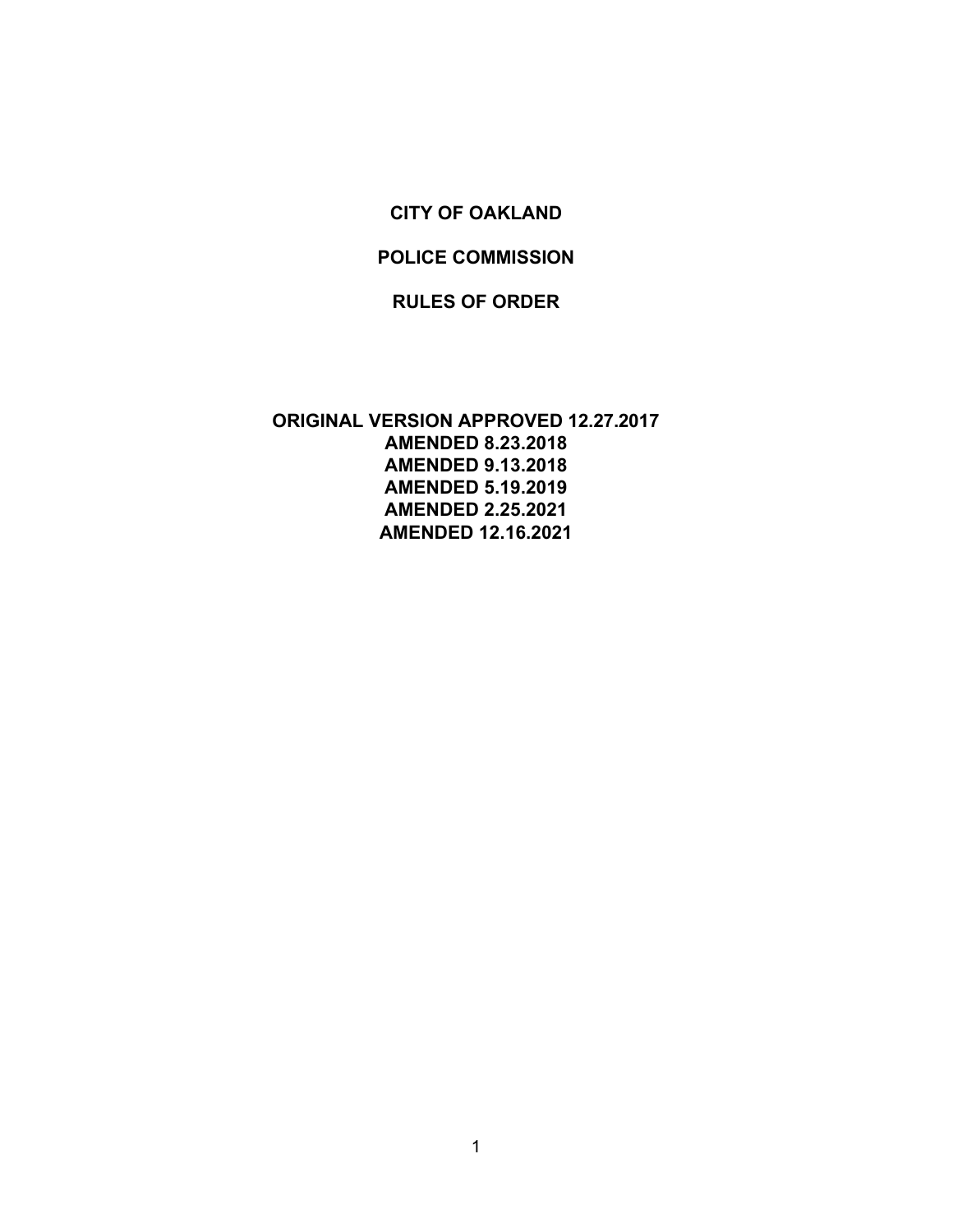### **CHAPTER 1 – DEFINITION OF TERMS**

**Rule 1.1 Definition of Terms**. The following terms, whenever used or referred to in this Resolution or in these Rules, shall have the following and respective meanings, unless a different meaning is clearly made apparent by the context:

- A. "Action Item" shall mean any motion or recommendation requiring official vote and approval of the Oakland Police Commission to be effective.
- B. "Adopted" in connection with proposed resolutions shall mean and include adoption of such proposed resolutions by the Oakland Police Commission.
- C. "Agenda" means the agenda of the Oakland Police Commission.
- D. "Chair" shall mean the Chairperson of the Oakland Police Commission.
- E. "Vice Chair" shall mean the Vice Chairperson of the Police Commission of the City of Oakland.
- F. "Charter" shall mean the Charter of the City of Oakland.
- G. "Commission" shall mean the Oakland Police Commission.
- H. "Committee" shall mean a sub-group of Commission members not comprised of a quorum of Commissioners; Committee of the Commission.
- I. "Ad Hoc Committee" shall have the same meaning as in Section 2.45.010 of the Enabling Ordinance: "a temporary committee formed by the Commission comprised of less than a quorum of Commission members to address a specific issue."
- J. "Consent Item" shall mean, for the purposes of the Commission's agenda, those matters that have been the subject of a committee of the Commission or amatter previously considered and voted on in closed session bythe Commission, unless otherwise ineligible by law as a Consent Item.
- K. "Council" shall mean the Oakland City Council.
- L. "Informational Item" shall mean an item of the agenda consisting only of an informational report that does not require or permit Commission action.
- M. "Municipal Code" shall mean the Oakland Municipal Code.
- N. "Open Meetings Laws" shall mean California Government Code Section 54950, et seq. (commonly known as the "Brown Act") and Chapter 2.20 of the Oakland Municipal Code (commonly known as the "Oakland Sunshine Ordinance").
- O. "Rules" shall mean the Rules of Order of the Commission;
- P. "Secretary" shall mean the individual designated as the Executive Secretary of the Commission.
- Q. "Sunshine Ordinance" shall mean Oakland Municipal Code Chapter 2.20.
- R. "CPRA" shall mean the Community Police Review Agency of the City of **Oakland**
- S. "Department" shall mean the Oakland Police Department.
- T. "Police Chief" shall mean the Chief of Police of the Oakland Police Department.
- U. "Regular Commissioner" shall mean one of the seven (7) regular commissioners currently serving a term on the Commission.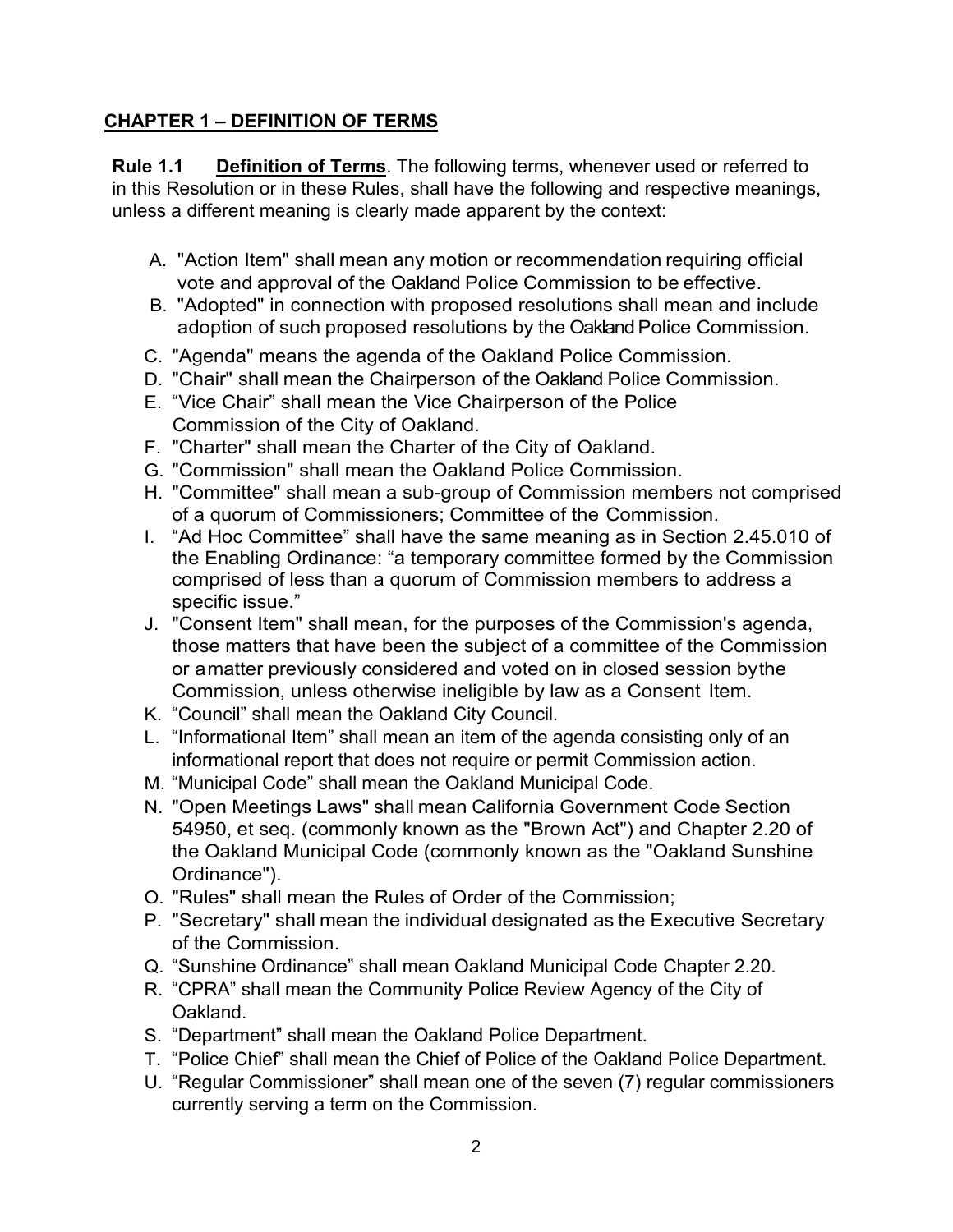V. "Alternate Commissioner" shall mean one of the two (2) alternate commissioners currently serving on the Commission.

## **CHAPTER 2 – ORGANIZATION AND MEETINGS**

**Rule 2.1. Adoption of Rules of Order.** The Commission's Rules of Order shall be adopted by motion carried by an affirmative recorded vote of a majority of the Commission. When adopted, such Rules remain in effect unless suspended or amended as provided herein. The Chair may adopt temporary rules to address a specific situation or point of order in a Commission meeting where such situation or point of order is not covered in these Rules.

**Rule 2.2. Amendment to Rules.** All proposed amendments to the Rules shall be adopted by motion carried by an affirmative recorded vote of a majority of the Commission.

**Rule 2.3. Election of Officers.** At the first regular meeting of the Commission held in February of each year, the Commissioners shall elect from among their number a Chair and Vice Chair of the Commission, each to serve for a term beginning at the conclusion of the meeting at which they are elected, and ending at the conclusion of the first regular meeting held in February of the following year, or until the election of a new Chair or Vice Chair, whichever occurs later. If more than one commissioner is nominated for an office, the nominees may each speak regarding their qualifications and willingness to serve and answer questions of commissioners or the public. The Commission may discuss the nominations and, when the vote for each office is called, the nominee receiving the majority of the votes shall fill the office. If a vacancy occurs in the office of the Chair for any reason, the Vice Chair shall become Chair, and a new election for Vice Chair shall be held. If a vacancy occurs in the office of the Vice Chair for any reason, a new election for Vice Chair shall likewise be held.

**Rule 2.4 Removal of Officers.** Any Commissioner may move that a vote of "No Confidence" be taken as to the Chair or Vice Chair of the Commission. A vote of No Confidence supported by at least five (5) Commissioners shall result in removal from the office held. If the Chair is removed under this Rule, the Vice Chair shall become Chair, and a new election for Vice Chair shall be held. If the Vice Chair is removed under this Rule, a new election for Vice Chair shall likewise be held.

**Rule 2.5. Meetings and Rules of Procedures.** Except as otherwise determined by the Commission, regular meetings shall be held at 6:30 p.m. on the second and fourth Thursdays of each month in the City Council Chambers of City Hall, One Frank H. Ogawa Plaza, 3rd Floor, Oakland, California. Meetings shall conclude no later than 10:30 p.m., unless extended by majority vote of the members of the Commissioners in attendance. All proceedings shall be conducted under Open Meeting Laws, in conformance with the Oakland Municipal Code, the Brown Act and the Oakland Sunshine Ordinance. Acts by the Commission shall be expressed by motion, which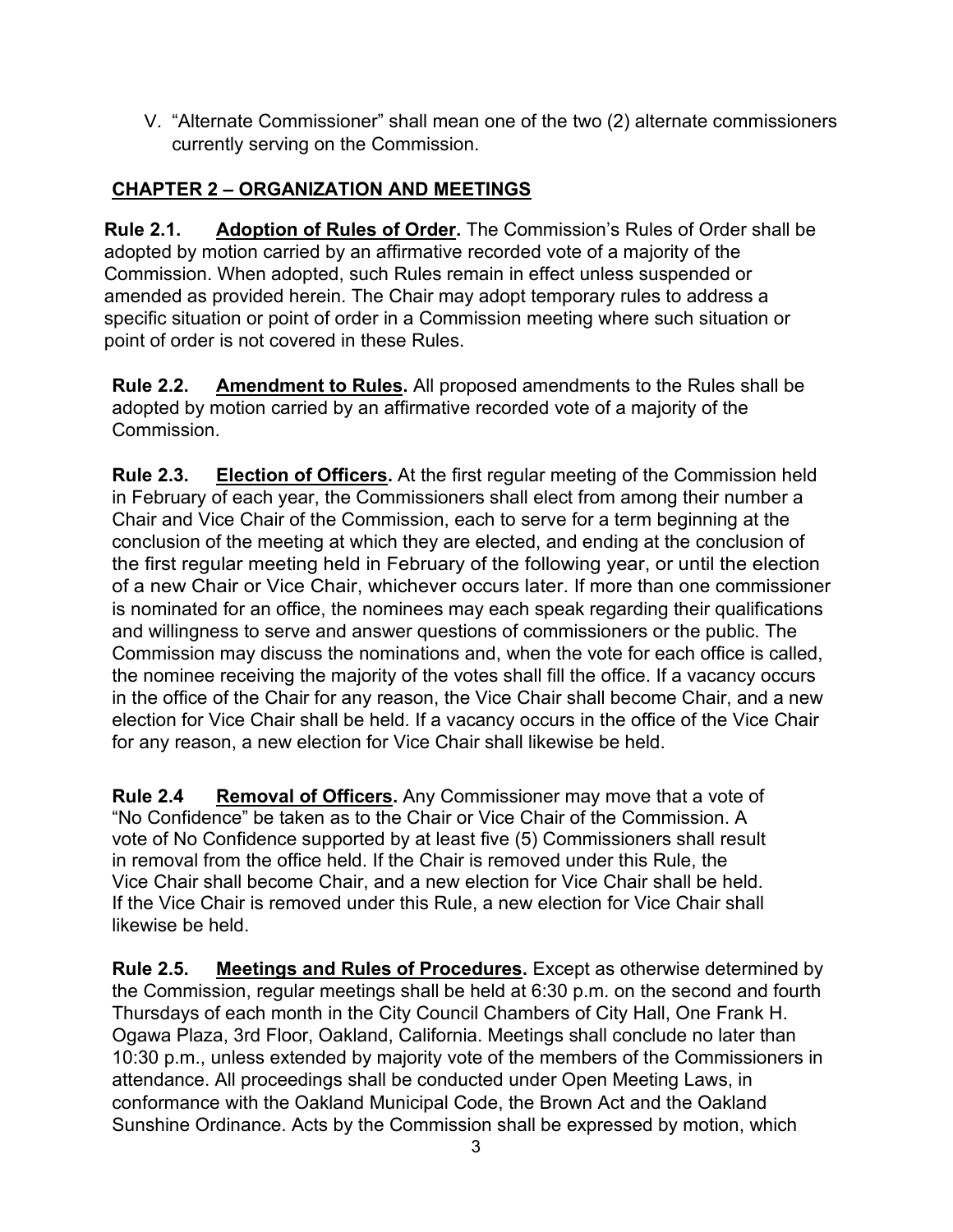shall be seconded and passed by a majority vote. The Chair shall set the order of business for Commission meetings.

**Rule 2.6. Alternative Meeting Place.** In the event the regular meeting venue is unavailable the Chair shall designate another appropriate venue as the Commission's temporary meeting location. The Commission may also select meeting venues outside of Oakland City Hall by motion carried by an affirmative recorded vote of a majority of the Commission. The Commission shall meet at least twice each year in locations other than City Hall.

**Rule 2.7. Special Meetings of the Commission.** The Chair or a majority of Commissioners, subject to the requirements of the Brown Act and the Oakland Sunshine Ordinance, may call a special meeting of the Commission, separate from the Commission's regular meetings. In addition, as required by Section 2.45.090(B) of the Enabling Ordinance, at least twice each year, the Commission shall hold one of its regularly scheduled meetings at a location outside of City Hall. These offsite meetings shall be designated special meetings, and they shall comply with all requirements of Section 2.45.090, including having an agenda item titled "Community Roundtable" or something similar.

**Rule 2.8. Parliamentary Procedure and Parliamentarian.** The rules of parliamentary procedure as set forth in *Robert's Rules of Order Newly Revised (latest edition)* for Small Boards shall govern all meetings of the Commission unless otherwise provided herein. The Commission's Legal Counsel, or such other person as may be designated by the presiding officer upon approval of the Commission, shall serve as the official parliamentarian for meetings of the Commission.

**Rule 2.9. Motions.** If any Commissioner makes a motion, such motion shall not be debated, or further discussed or considered, or voted upon, until after a second to such motion is made by another Commissioner.

**Rule 2.10. Speaking Time Limits for Commissioners.** The Chair shall recognize a Commissioner before the Commissioner may speak. No Commissioner shall speak for more than five (5) minutes on any matter without the consent of the Chair or a majority vote of the Commission.

**Rule 2.11**. **Number of Regular Commissioners and Alternate Commissioners.** Pursuant to Section 604(c) of the City Charter, the Commission consists of seven (7) Regular Commissioners and two (2) Alternate Commissioners.

**Rule 2.12. Quorum.** Pursuant to Section 604(d)(3) of the City Charter, five (5) Commissioners shall constitute a quorum. If a quorum is not established by the Regular Commissioners in attendance, the Chair may designate one or more Alternate Commissioners to establish a quorum and cast votes.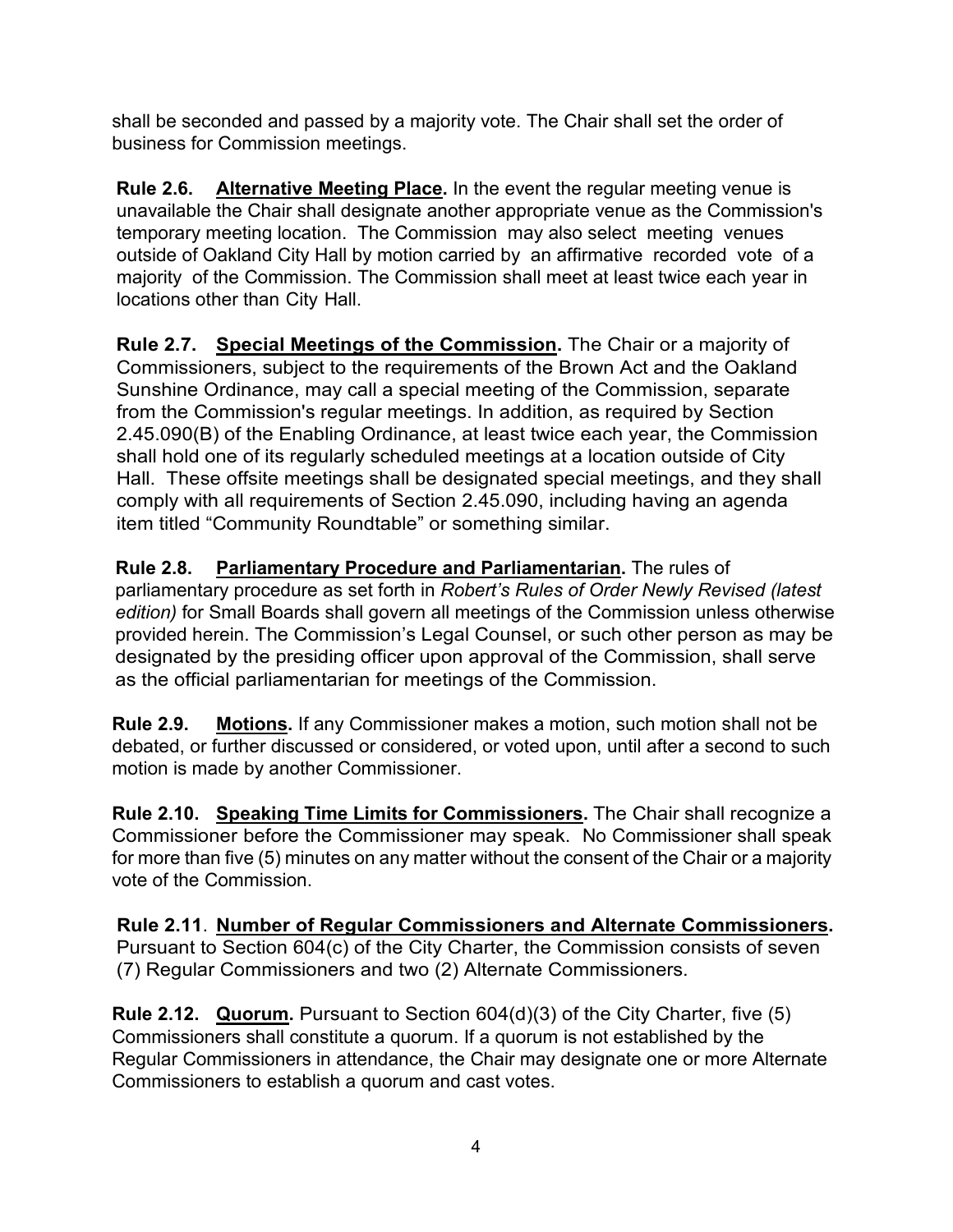**Rule 2.13. Voting.** Every official act of the Commission shall be adopted by majority vote of the Commissioners present at the meeting and eligible to vote. The Commissioners shall vote in alphabetical order according to their surnames, with the presiding officer of the Commission voting last. Commissioners present shall vote for or against each question brought to a vote, or may also abstain from voting. Any Commissioner seeking to abstain shall state the grounds for the abstention. Voting by proxy is prohibited.

**Rule 2.14. Rights of Commissioners When Less Than Quorum.** In the absence of a quorum, no information may be presented to and no official action shall be taken by the Commissioners present except to order a call of the Commission, to reschedule the meeting, to recess the meeting, or to adjourn the meeting.

**Rule 2.15. Commission Chair.** The Chair shall preside at all meetings of the Commission and shall perform all other duties necessary or incidental to that office. The Chair shall represent the Commission in meetings or communications with public officials, the press, and the public. Consistent with Oakland Municipal Code Chapter 2.45, the Chair may create such ad hoc committees to perform such advisory functions as the Chair shall determine, and may appoint Regular or Alternate Commissioners to such ad hoc committees. Each Regular and Alternate Commissioner appointed by the Chair to an ad hoc committee shall possess full voting authority on each such committee. The Chair shall have the authority to appoint a former Commissioner to an ad hoc committee as an ex officio nonvoting member of the ad hoc committee, if such former commissioner has subject matter expertise or other relevant knowledge or expertise that would assist the ad hoc committee in its work. The ex officio member of the ad hoc committee shall be bound by the same confidentiality requirements, conflict of interest rules, and other requirements as a Regular Commissioner or Alternate Commissioner. The Chair shall also have authority to appoint as non-voting members of an ad hoc committee such members of the public as the Chair deems fit and proper. Such public members of the ad hoc committee shall be bound by the same confidentiality requirements, conflict of interest rules, and other requirements as a Regular Commissioner or Alternate Commissioner. The Chair shall have authority to remove any Regular Commissioner, Alternate Commissioner, former commissioner, or public member from any ad hoc committee.

**Rule 2.16. Commission Vice Chair.** In the absence or inability of the Chair to act, the Vice Chair shall take the place and perform the duties of the Chair.

**Rule 2.17. Agenda Items.** The agenda shall meet the requirements of Government Code Section 54954.2 and of Oakland Municipal Code section 2.20.030(A). For closed sessions, the agenda shall meet the requirements set forth in Government Code Section 54954.5 and of Oakland Municipal Code section 2.20.030(A). Any Regular Commissioner, Alternate Commissioner, member of the public, the Executive Director of the Community Police Review Agency (CPRA), Inspector General, CPRA/Inspector General Policy Analyst or member of the Oakland Police Department, may submit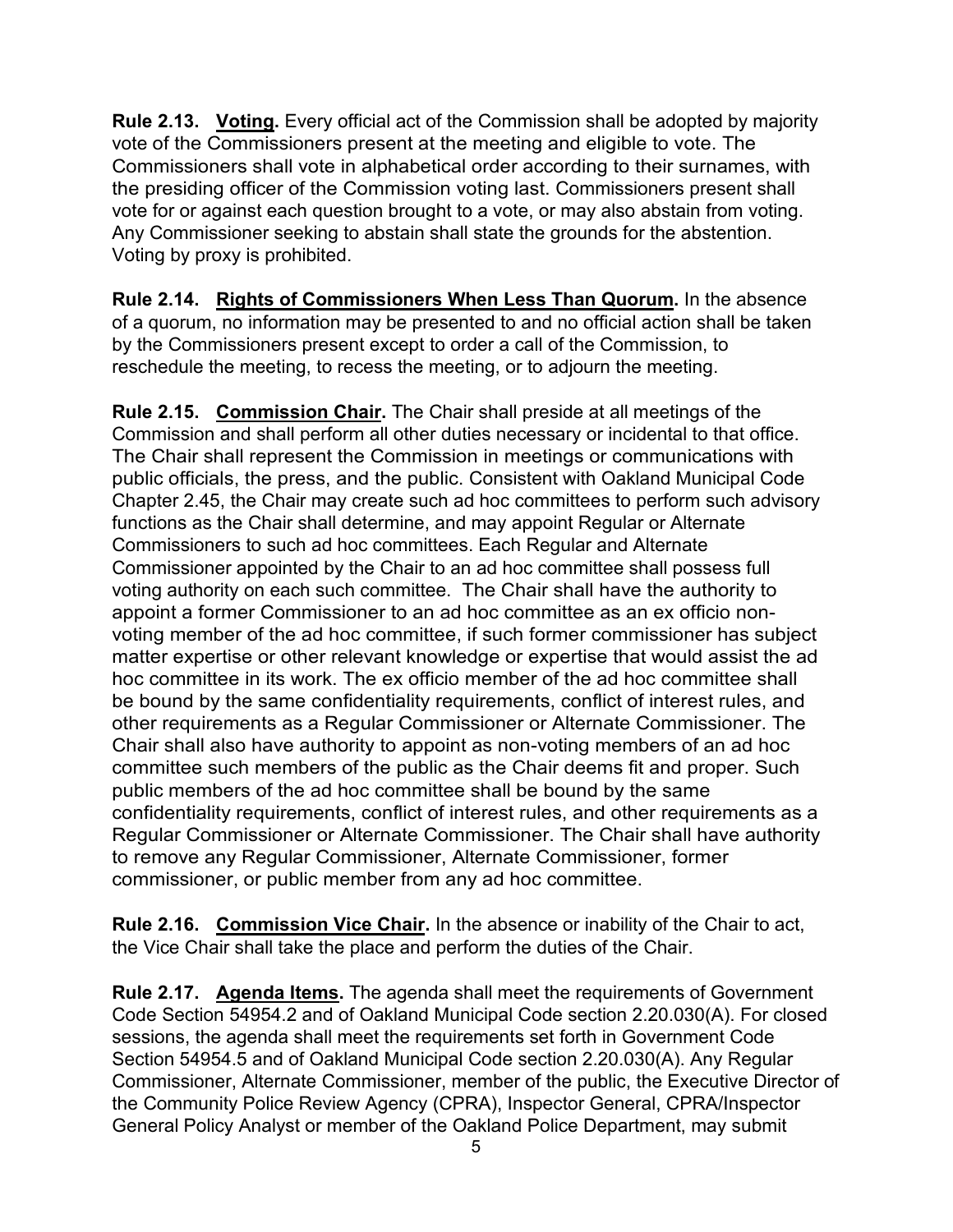suggested agenda topics for the Commission's consideration for discussion at regular or special meetings of the Commission. Items submitted by anyone other than a Regular Commissioner or Alternate Commissioner must be pre-approved by a Commissioner. Submissions must be made on the form provided by the Commission and submitted to the Commission Chair or the Executive Assistant of the Commission. Forms shall be available at each Commission meeting, on the Commission's website, or at the offices of the CPRA.

**Rule 2.18. Agenda Matter Suggestions List.** Each month, the Executive Assistant or other individual designated by the Commission Chair shall enumerate suggested agenda matters received on the Commission's forms on an "Agenda Matter Suggestions List." The Agenda Matter Suggestions List shall be submitted to Regular Commissioners as a properly-noticed agenda item. At the first Commission meeting each month, Regular Commissioners shall decide whether any matters suggested for future agendas shall become matters to be reviewed, researched, discussed and considered by the Commission as agenda items. A matter shall be moved from the Agenda Matter Suggestions List to a "Pending Agenda Matters List," by majority vote of the Commission.

**Rule 2.19. Pending Agenda Matters List.** The Pending Agenda Matters List shall include items moved from the Agenda Matters Suggestions List, and The Pending Agenda Matters List shall also include the duties or deliverables which are required to be performed or provided by the Commission pursuant to Measure LL and the Police Commission Enabling Ordinance. Any listed duty or deliverable required to be performed or provided by the Commission shall include the due date, or estimated due date, for each task or deliverable.

**Rule 2.20. Priority Items on Pending Agenda Matters List.** A Regular Commissioner may move that a matter on the Pending Agenda Matters List be treated with priority and put directly on an agenda of a future specific Commission meeting. The matter shall be made a Priority Item by majority vote of the Commission.

**Rule 2.21. Creation of Commission Meeting Agendas.** At the first Commission meeting each month, the Regular Commissioners, with input from the CPRA/Inspector General Policy Analyst, shall work cooperatively to create Commission meeting agendas from "Priority Items" ready for presentation and discussion, from other matters from the Pending Agenda Matters List, or from any other matters deemed appropriate. Each agenda shall include status reports from the chairs of as many ad hoc committees as the Chair deems appropriate. Additional matters may arise between the time that an agenda is created and when an agenda must be finalized and disseminated. The Chair, in consultation with the Vice Chair, shall finalize meeting agendas in the interest of maintaining meetings of reasonable length and efficacy, meeting and complying with external time constraints, and otherwise advancing the best interests of the Commission.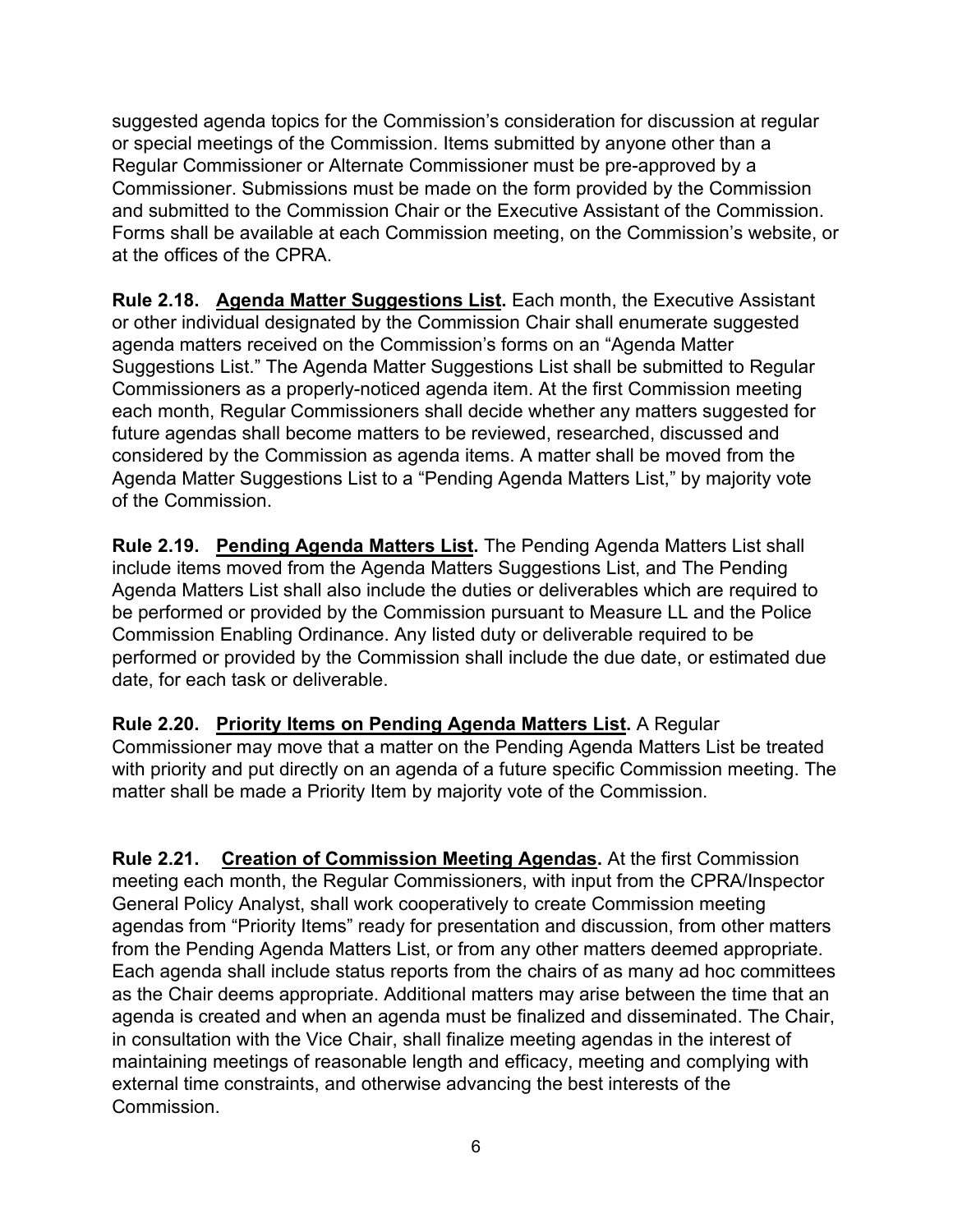**Rule 2.22. Public List of Pending Agenda Matters and Priority Items.** The Executive Assistant, or other person designated by the Chair, shall maintain a running list of Pending Agenda Matters and Priority Items. The lists shall be made publicly available on the Commission's website and distributed concurrently with any Agenda Matters Suggestions List prior to any Commission discussion. The Pending Agenda Matters and Priority Items Lists shall also state the dates upon which the matters were placed on the respective lists. The Executive Assistant or other person designated by the Chair shall also keep notes regarding agenda items and attachments to be included in the Commission agenda packet and assist in transcribing the agenda.

### **Rule 2.23. Limitations on Action or Discussion of Items at Commission**

**Meetings.** Except as provided by the Brown Act or the Oakland Sunshine Ordinance, the Commission shall not act upon or discuss any item at a Commission meeting unless a description of the item appears on the posted agenda for that meeting. If an item arises after the agenda has been distributed, the Chair may add it to the agenda and consider the item in accordance with the procedures set forth under the Brown Act.

**Rule 2.24. Consent Calendar.** The Consent Calendar may include routine matters that are expected to be non-controversial and on which there are no scheduled speakers. The Consent Calendar may also include those matters that have been the subject of a public hearing conducted by a Council-approved standing committee of the Commission, a matter previously considered in closed session by the Commission, a matter to reschedule a monthly meeting of the Commission, or a matter to approve minutes of a prior meeting. There will be no separate discussion of Consent Calendar items unless a member of the Commission so requests, in which event the Commission shall remove that item from the Consent Calendar and consider those items separately

**Rule 2.25. Minutes of Proceedings.** The Secretary shall record the proceedings of each meeting in the minutes of the Commission and a copy thereof shall be forwarded before the next Commission meeting to the Mayor, the members of the Oakland City Council, the Chief of Police and all Commissioners. When approval of minutes of multiple prior meetings is calendared as an action item on the agenda, one motion to approve all such minutes as a group may properly be made, seconded, and voted on.

**Rule 2.26. Alternate Commissioners.** Alternate Commissioners shall be allowed to attend meetings in open session, shall be accommodated the same seating as Regular Commissioners, and shall be allowed to participate in open session discussions, including the asking of questions of any presenters or Commission staff members. Alternate Commissioners do not vote unless designated by the Chair, in the Chair's sole discretion, to establish a quorum, in which case, Alternate Commissioners may temporarily cast a vote. When any Regular Commissioner has been suspended by the Council, an Alternate Commissioner shall be selected by the Chair to replace the suspended Commissioner for the duration of the suspension.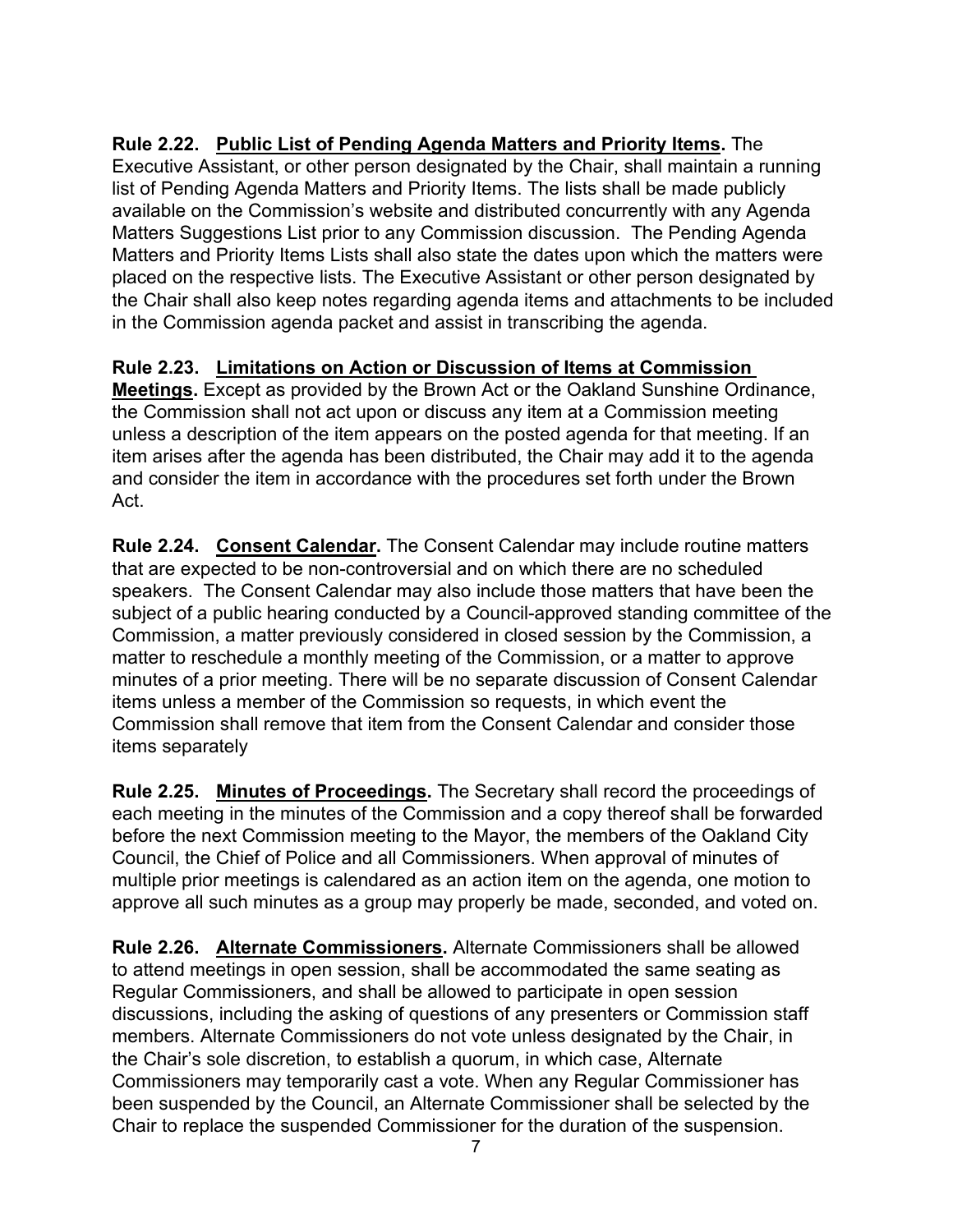Alternate Commissioners shall be eligible to serve on any Commission standing or ad hoc committee, including any Discipline Committee. Alternate Commissioners appointed to standing, ad hoc, or Discipline Committees shall have the same full voting authority as any Regular Commissioner would have.

# **CHAPTER 3 - PROCLAMATIONS**

**Rule 3.1. Proclamations.** Any Regular Commissioner may issue proclamations for the purpose of commendation, recognition or congratulation of any person, group, organization or event, or for the purpose of expressing sympathy, regret or sorrow on the death of any person, as to matters related to law enforcement. Such a proclamation shall be known as a "Commissioner Proclamation" and shall be in a form, which clearly identifies the Commissioner who has sponsored the proclamation. Other Commissioners may join in a particular proclamation. Any desired Proclamation shall be submitted to the Chair so the item may be placed on a Commission meeting agenda. Commission approval is not required for the issuance of a Commissioner Proclamation.

## **CHAPTER 4 - CHIEF OF POLICE FOR CAUSE ASSESSMENT AND REMOVAL**

**Rule 4.1. Initiating A For Cause Assessment.** Section 604(b)(10) of the City Charter authorizes the Commission to remove the Chief of Police only after adopting a finding or findings of cause, as defined by City ordinance. In exercising its removal authority, the Commission will follow the process for notification, substantiation and documentation as defined by ordinance, and will consider issues of performance in closed session. The Commission may, by majority vote of no fewer than four (4) individual commissioners, initiate an assessment to determine if an act or acts of the Chief of Police rise to the level of "cause" as defined by ordinance. The Commission will follow the process for notification, substantiation and documentation as defined by ordinance.

**Rule 4.2. Vote to Remove Chief of Police.** In closed session when consistent with the Brown Act, after an assessment has been received and considered, the Commission may remove the Chief of Police if the Commission makes a finding of just cause on an affirmative vote of no fewer than five (5) Commissioners.

**Rule 4.3. Failed Vote to Assess or Remove Chief of Police.** A failed vote to initiate an assessment or to remove the Chief of Police for just cause shall not preclude a subsequent motion on the same action at a later time.

## **CHAPTER 5 - COMMISSION'S REMOVAL OF A COMMISSIONER**

**Rule 5.1. Bases for Removal**. Pursuant to Section 604(c)(10) of the City Charter, any Commissioner may be removed by a majority vote of the Commission only for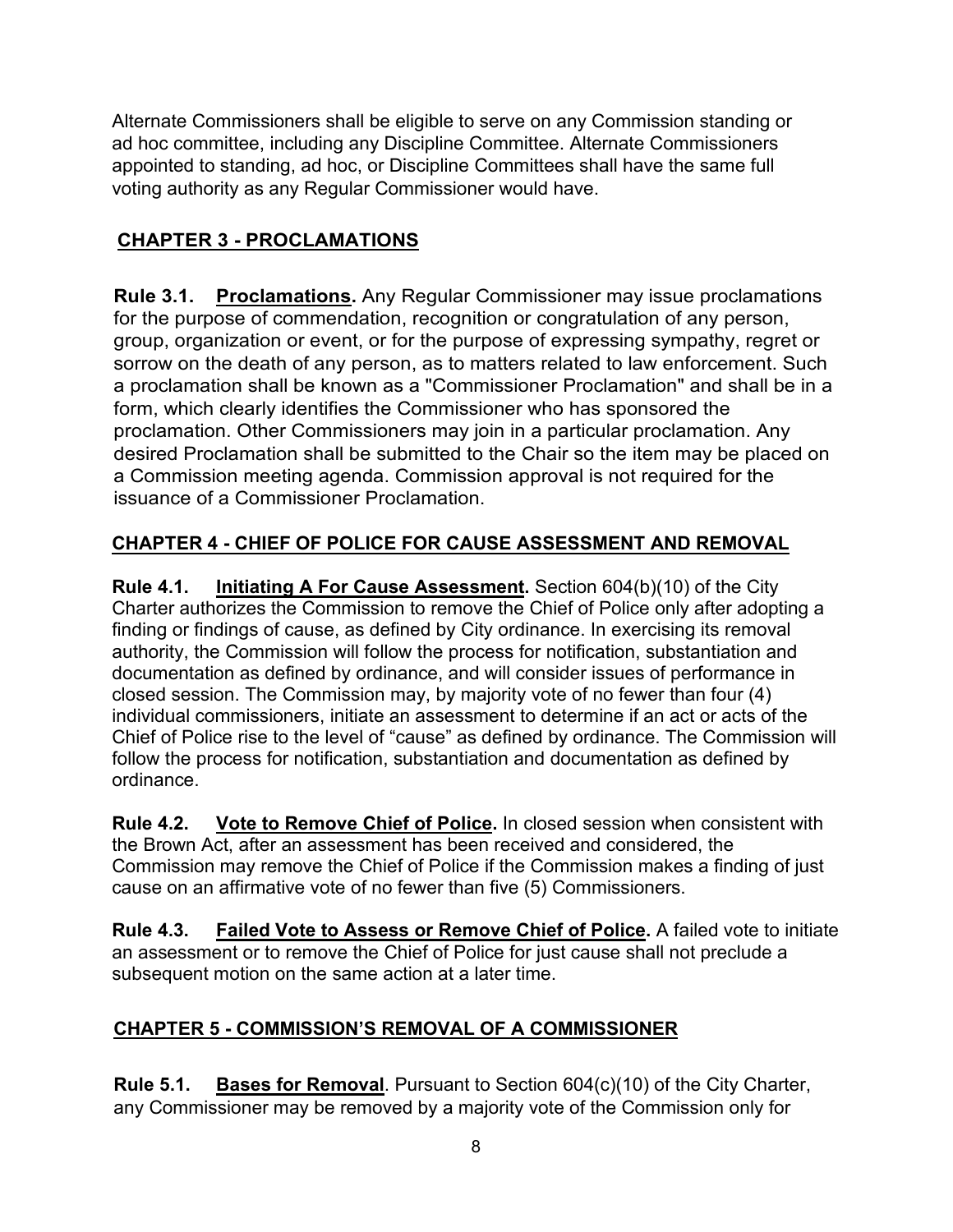conviction of a felony, conviction of a misdemeanor involving moral turpitude, a material act of dishonesty, fraud or other act of moral turpitude, substantial neglect of duty, gross misconduct in office, inability to discharge the powers and duties of office, or absence from three consecutive regular Commission meetings or five regular meetings in a calendar year except on account of illness or when absent by permission.

**Rule 5.2. The Removal Process.** The Chair, or the Vice Chair if the Chair is the subject of the removal process, shall provide written notice to the Commissioner sought to be removed, stating all bases upon which removal appears to be warranted. The removal notice shall also advise the Commissioner that, pursuant to Section 604(c)(10) of the City Charter, the matter is being referred to the Public Ethics Commission to investigate all allegations which if true, could be cause for removal of the Commissioner under Section 601 of the Charter, and that the Public Ethics Commission can refer the findings to the Council for the Council to determine whether the Commissioner should be removed, The removal notice shall also advise the Commissioner that a written response may be submitted to the Chair, or the Vice Chair, as appropriate, no later than seven (7) days from the date of the removal notice. After a hearing, the Commissioner may be removed by a vote of no fewer than four (4) Commissioners. If a Commissioner is removed pursuant to this Rule, the Commission shall report such removal to the Council, the Mayor, and the Selection Panel, so that the appropriate appointing authority can replace the removed Commissioner.

**Rule 5.3. Replacing a Removed Commissioner.** A removed Commissioner shall be ineligible to conduct Commission business. As occurs when the Council suspends a Regular Commissioner pursuant to Section 604(c)(10) of the Charter, the Commission shall select an Alternate Commissioner to replace any Regular Commissioner who has been removed. If an Alternate Commissioner is removed, the Commission shall notify the Council, the Mayor, and the Selection Panel of the removal decision so that the appropriate appointing authority can replace the Alternate Commissioner.

## **CHAPTER 6 - RULES OF CONDUCT GOVERNING COMMISSION MEETINGS**

**Rule 6.1. Open Forum and Time Allotted.** Open Forum shall be listed at the beginning and at the end of the Agenda. Open Forum at the beginning of the meeting shall be limited to fifteen (15) minutes. Open Forum at the end of the meeting will not have a time limit. During Open Forum, whether at the beginning or the end of the meeting, the public shall be granted two (2) minutes to address the Commission on items that are not on the agenda, but that may be of interest to the public and that are within the subject matter jurisdiction of the Commission. The Chair, in the Chair's discretion, may reduce a speaker's time to one (1) minute if the Chair publicly states all reasons justifying the reduction. Such reasons shall be based at least on consideration of the total time allocated or anticipated for the meeting, the number and complexity of the agenda items, and the number of persons wishing to address the Commission in Open Forum. Persons wishing to speak during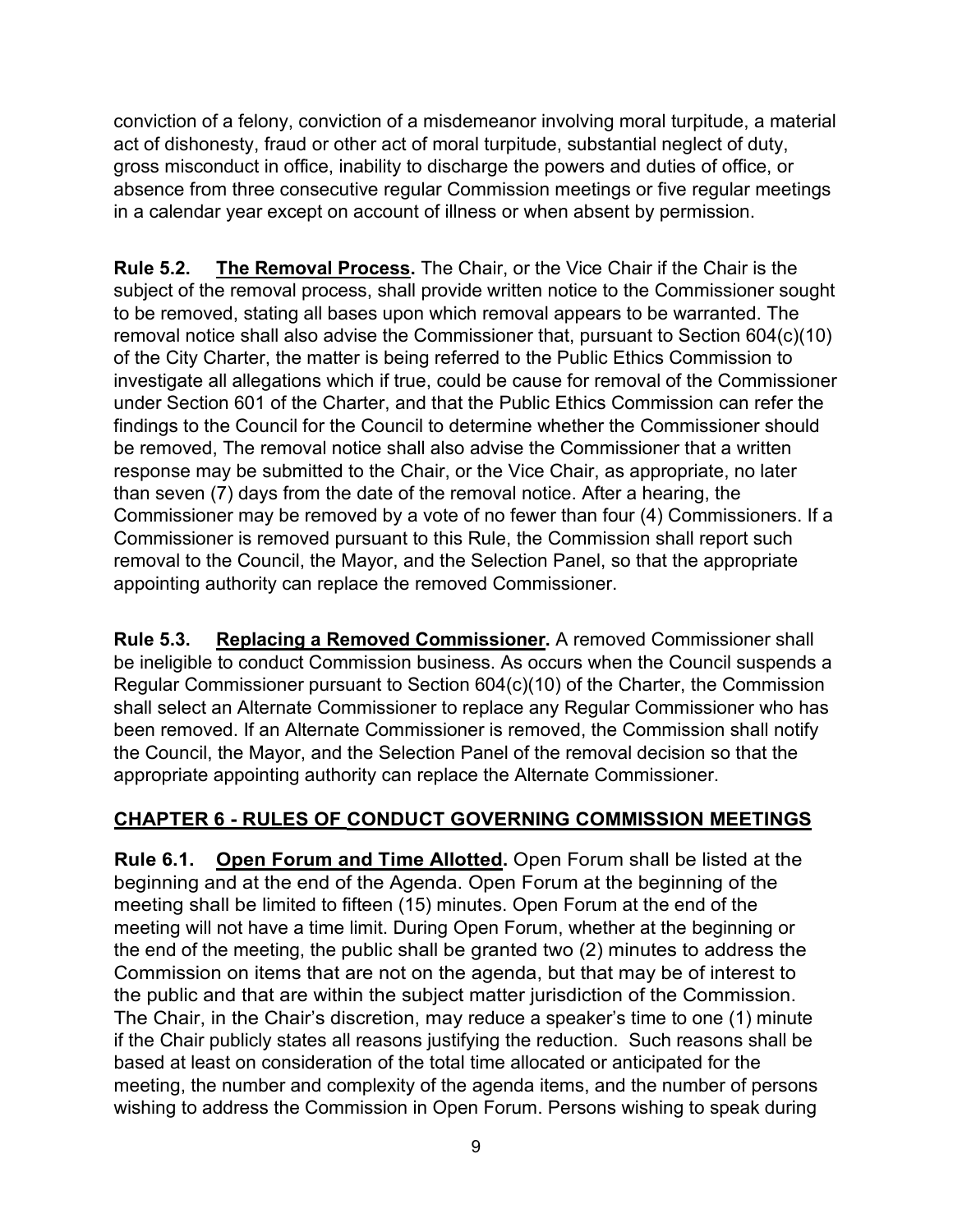Open Forum must complete a speaker card.

# **Rule 6.2. Public Comment on Agenda Items and Time Allotted.** The

Commission values and encourages public comment and participation. Members of the public shall be granted two (2) minutes to speak on each agenda item before the Commission takes any action on that item. Public comment shall be confined to the specific agenda item under discussion. The Chair, in the Chair's discretion, may reduce a speaker's time to one (1) minute if the Chair publicly states all reasons justifying the reduction. Such reasons shall be based at least on consideration of the total time allocated or anticipated for the meeting, the number and complexity of the agenda items, the number of persons wishing to address the Commission on the agenda item, and whether there will be sufficient time available during the meeting to consider all agenda items if all speakers are allowed two minutes to speak. The Chair, in the Chair's discretion, may request that speakers representing similar views designate a spokesperson in the interest of time, and may, in the Chair's discretion, grant that spokesperson three (3) minutes to address the agenda item. Persons wishing to speak must complete a speaker card for each agenda item the public member wishes to address. Multiple agenda items cannot be listed on one speaker card.

## **Rule 6.3. Addressing the Commission and Commissioner Responses.**

Speakers must speak from the podium when addressing the Commission and shall speak clearly into the microphone. Speakers are to refrain from using profanity, yelling or screaming. Members of the public should address their questions or remarks to the Commission Chair. Other Commissioners and City of Oakland staff members, including members and employees of the Oakland Police Department who are in attendance, will respond to questions only when requested to do so by the Chair. Commissioners and City of Oakland staff members, including members and employees of the Oakland Police Department, should refrain from entering into any debates or discussion with speakers during public comment.

**Rule 6.4. Audience Conduct.** The public has the right to criticize policies, procedures, programs, services, actions or omissions of the Oakland Police Department, the Commission or the Commission's staff. To foster an atmosphere of collaboration, the Commission expects that such criticism will be delivered in a respectful fashion, and that such criticism be directed toward matters that are within the subject matter jurisdiction of the Commission. Members of the public may not display signs that impede the ability of the public or Commission to see or participate in the meeting or that endanger any meeting participants. Cameras and tape recording devices may be brought into the Commission meeting; but persons are prohibited from using flash, camera lights or other devices that may disrupt the meeting.

**Rule 6.5. Power and Duty to Remove Disruptive Persons.** To ensure efficient and collaborative meetings, the Chair shall possess the power and duty to order removed from the meeting room any person who commits the following acts after